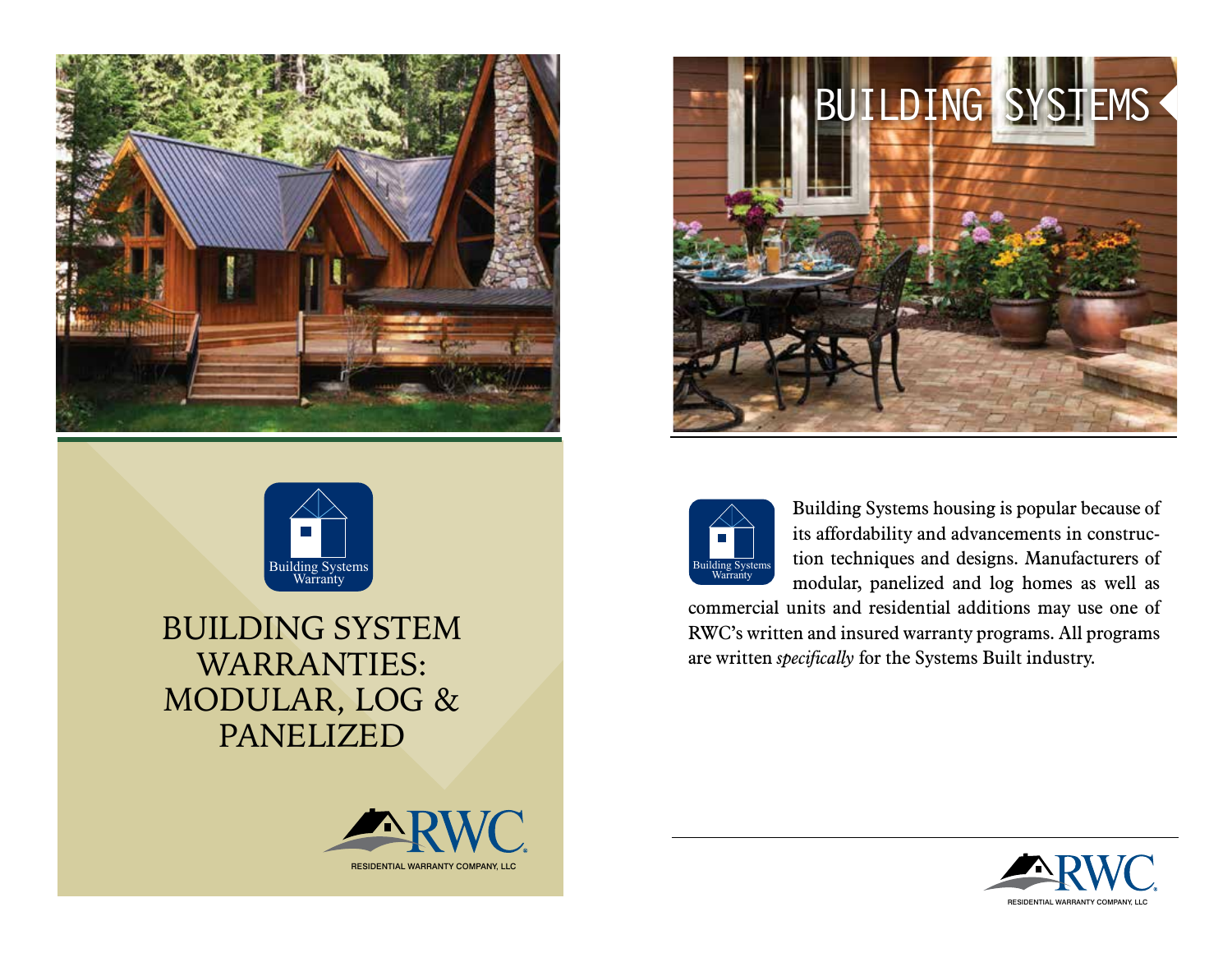

# EN BUILDING SYSTEM WARRANTIES

Τ

Τ

| <b>FEATURES AVAILABLE</b>                           | <b>FULL</b><br><b>COVERAGE</b> | <b>STRUCTURAL</b><br><b>ONLY</b> | <b>ADDITIONS</b>             | <b>COMMERCIAL</b>            | <b>COMMERCIAL</b><br><b>STRUCTURAL</b><br><b>ONLY</b> |
|-----------------------------------------------------|--------------------------------|----------------------------------|------------------------------|------------------------------|-------------------------------------------------------|
| Coverage on Workmanship & Materials                 | 1 Year                         | N/A                              | N/A                          | 1 Year                       | N/A                                                   |
| Coverage on Selected Portions of Mechanical Systems | 1 Year                         | N/A                              | N/A                          | 1 Year                       | N/A                                                   |
| Coverage on Major Structural Components             | 10 Years                       | 10 Years                         | 5 Years                      | 10 Years                     | 10 Years                                              |
| Structural Standards Format                         | Major Structural<br>Defects    | Major Structural<br>Defects      | Major Structural<br>Defects  | Major Structural<br>Defects  | Major Structural<br>Defects                           |
| Rate Calculation                                    | Flat Fee/Home                  | Flat Fee/Home                    | Flat Fee/Addition            | Flat Fee/Building            | Flat Fee/Building                                     |
| Member Liability Limits                             | 1 Year                         | 1 Year                           | 1 Year                       | 1 Year                       | 1 Year                                                |
| Written Warranty Document                           | ✓                              | $\checkmark$                     | ✓                            | ✓                            | ✓                                                     |
| Online Enrollment Available                         | $\checkmark$                   | $\checkmark$                     | ✓                            | N/A                          | N/A                                                   |
| Program Availability                                | All States Except<br>AK & HI   | All States Except<br>AK & HI     | All States Except<br>AK & HI | All States Except<br>AK & HI | All States Except<br>AK & HI                          |
| FREE Marketing Materials Available                  | ✓                              | ✓                                | ✓                            | ✓                            | ✓                                                     |
| FREE Mediation to Effectively Resolve Disputes      | $\checkmark$                   | ✓                                | ✓                            | ✓                            | ✓                                                     |
| Binding Arbitration Available, if Needed            | $\checkmark$                   | ✓                                | ✓                            | ✓                            | ✓                                                     |
| Insurer Rated "A- (Excellent)" by A.M. Best         | ✓                              | ✓                                | ✓                            | ✓                            | ✓                                                     |
| Coverage Transferable During Warranty Term          | ✓                              | ✓                                | ✓                            | ✓                            | ✓                                                     |

Τ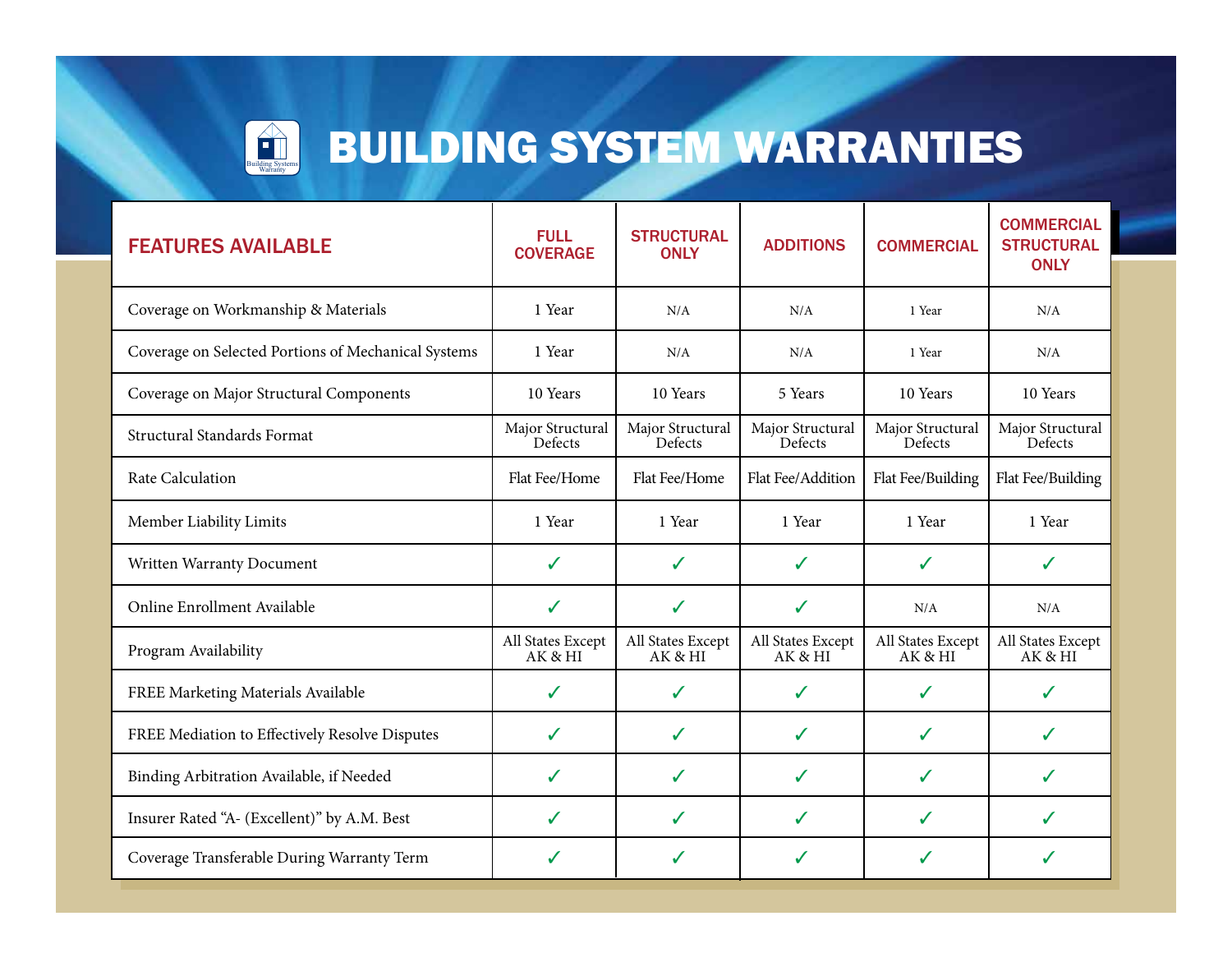

New home ownership is the great American Dream. Building Systems housing is helping make that dream come true especially because of its affordability and advancements in construction techniques and designs. One of the changes seen over the last several years is the awareness of and increased need for written warranties on homes of all types, including Building Systems. Warranties have become an essential ingredient in any new home Purchase. The addition of a 10 year Manufacturer's warranty from RWC provides an extra measure of security for you and your buyers.

#### Coverage Options Available

- 10 Year Major Structural Defect (MSD) Full Coverage Warranty
- 10 Year MSD Structural Only Warranty
- 10 Year MSD Full Coverage Commercial Warranty
- 10 Year MSD Structural Only Commercial Warranty
- 5 Year MSD Structural Only Warranty for Additions



#### Program Features

- Manufacturer's liability is limited to 1 Year.
- Available to modular, log, and panelized Manufacturers.
- Coverage applies exclusively to the work provided by the Manufacturer.
- Work supplied by the Builder on site, including foundations, is excluded.
- Clearly written set of warranty standards to spell out coverage.
- FREE marketing materials, including FULL COLOR warranty books.
- Unsurpassed service and excellent handling of warranty issues.
- Effective dispute resolution system includes FREE mediation.
- If needed, formal binding arbitration is available.
- Competitive low rates.
- Exclusive Incentive Program with cash rebates.
- Multiple-state manufacturers pay only one membership fee.
- Separate program available to Builders at a discounted rate to protect work they supply.
- RWC's Insurer is rated "A- (Excellent)" by A.M. Best stability you can count on.
- RWC has been in business since 1981 and has warranted over 3.7 million homes.